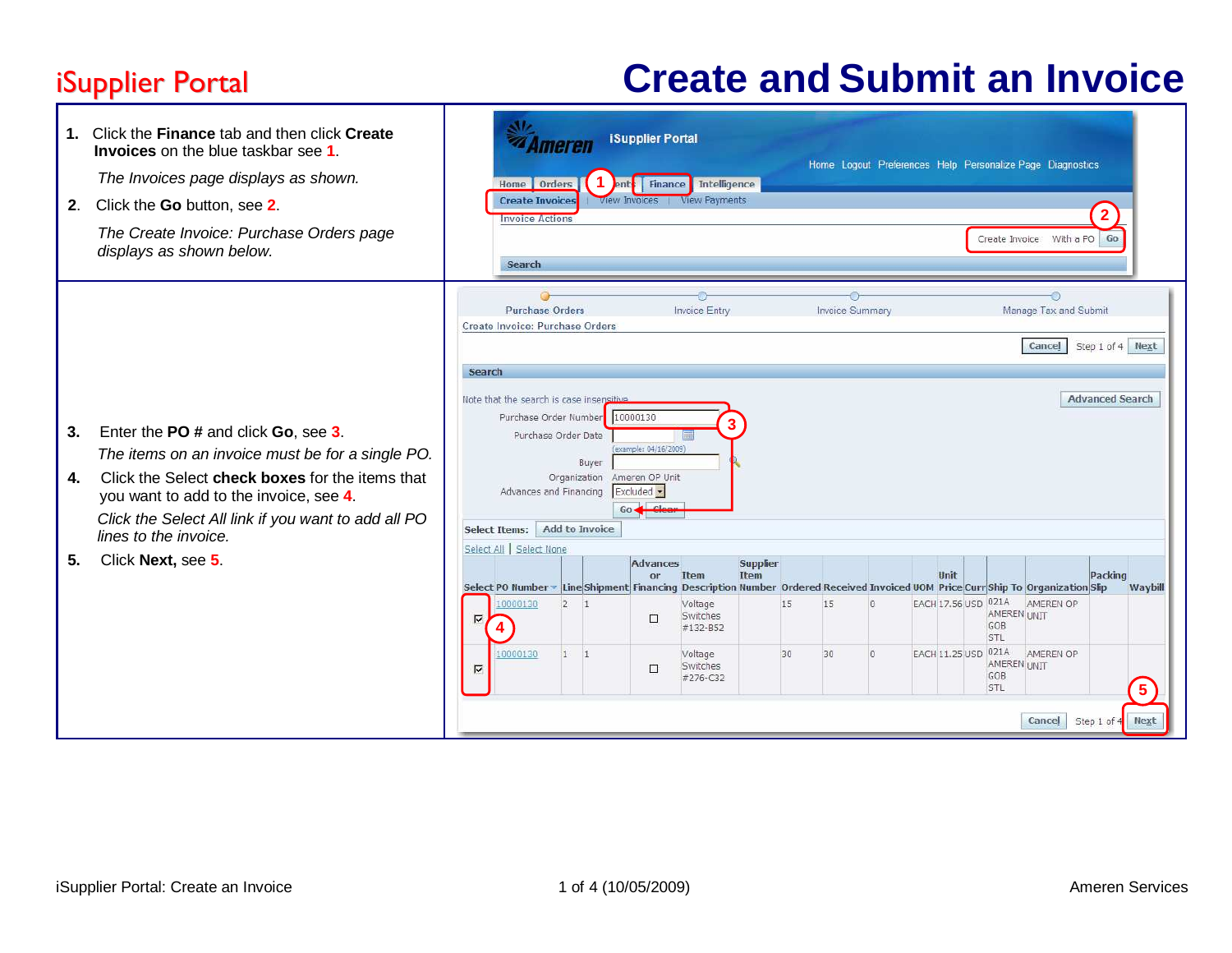**6.** Click the **Remit To Magnifying Glass**, see **5**,

|    | and then click Go in the search window that<br>opens. Click the Quick Select <b>B</b> icon for the<br>address where invoice payment should be sent.                                                                                                                              | Create Invoice: Invoice Entry<br>* Indicates required field                                                                                                                                                     |
|----|----------------------------------------------------------------------------------------------------------------------------------------------------------------------------------------------------------------------------------------------------------------------------------|-----------------------------------------------------------------------------------------------------------------------------------------------------------------------------------------------------------------|
|    | Ameren's supplier pay site code will be entered<br>in the field as shown.                                                                                                                                                                                                        | Cancel<br><b>Back</b> Step<br><b>Supplier</b><br><b>Invoice</b>                                                                                                                                                 |
|    | 7. Enter your invoice number and the invoice<br>date, see 6                                                                                                                                                                                                                      | * Supplier<br>6<br>AMN 09-0413-10000130<br>Invoice Number<br>Tax Payer III<br>05/01/2009<br>* Invoice Date<br>01CHICAGO<br>Remit To<br>Address                                                                  |
| 8. | Select Invoice or Credit Memo, see 7.                                                                                                                                                                                                                                            | Invoice Type<br>Invoice<br>Remit To Bank Account                                                                                                                                                                |
|    | 9. Optional, enter an Invoice Description.                                                                                                                                                                                                                                       | Invoice Description<br>Shipment delivered on 04/01/09<br>Unique Remittance Identifier<br>8                                                                                                                      |
|    | 10. Include the required attachments. If your PO &<br>invoice require lien waivers to be submitted<br>include them as an attament on the invoice. To<br>add attachments, click Add, see 9.                                                                                       | Attachment None Add<br>Remittance Check Digit<br>Customer<br>Customer Tax Payer ID SYS11976<br>Customer Name AMEREN LEGAL ENTITY<br>Address GENERAL OFFICE BUILDING ST LOUIS                                    |
|    | a. You can enter a Title and Description to<br>identify the attachment (not required).                                                                                                                                                                                           | 63103 US<br>Items                                                                                                                                                                                               |
|    | b. To attach a file, click the Browse Button to<br>locate the attachment.                                                                                                                                                                                                        | 10<br>Jnit<br><b>Supplier Item</b><br><b>Available</b><br>PO<br>Price<br>Number Line Shipment Item Description<br><b>Number</b><br>Ship To<br>Quantity<br>Quantity<br>Voltage Switches #132-<br>021A AMEREN GOB |
|    | To add a text attachment, select Text and<br>с.<br>type your text in the area provided.                                                                                                                                                                                          | 15<br>15 17.56<br>10000130 2 1<br><b>STL</b><br>852<br>Voltage Switches #276-<br>021A AMEREN GOB<br>30 11.25<br>30<br>10000130 1 1<br>C32<br>STL                                                                |
|    | d. Click Add Another to add another<br>attachment or click Apply when finished.                                                                                                                                                                                                  | <b>Shipping and Handling</b>                                                                                                                                                                                    |
|    | 11. For each line item, enter the Quantity/Amount<br>being invoiced, see 10. For credit memos, enter<br>a negative amount.<br>You cannot enter a quantity/amount which is<br>greater than the <b>Available Quantity/Amount</b> .                                                 | <b>Charge Type</b><br>Amount<br>Description<br>Freight<br>12.50<br>UPS Overnight<br><b>Add Row</b><br>11<br><b>Back</b> Step<br>Cancel                                                                          |
|    | 12. If Shipping or Handling charges apply, see 11.                                                                                                                                                                                                                               | <b>NOTE:</b> If you add a Freight or Miscellaneous row that                                                                                                                                                     |
|    | a. Click the Add Row button.<br>b. Select the Charge Type, Freight or<br>Miscellaneous. Do not include tax or<br>charges for additional shipped quantities as a<br>miscellaneous charge.<br>Enter the Amount and Description. For credit<br>c.<br>memos, enter negative amounts. | you do not need to use, enter a 0 in the Amount field.                                                                                                                                                          |
|    | 13. Click Next when you are finished with this page.                                                                                                                                                                                                                             |                                                                                                                                                                                                                 |

**9**

**UOM Amount EACH 263.4 EACH 337.5** 

Step 2 of 4 Next

ے Ė

Step 2 of 4 Next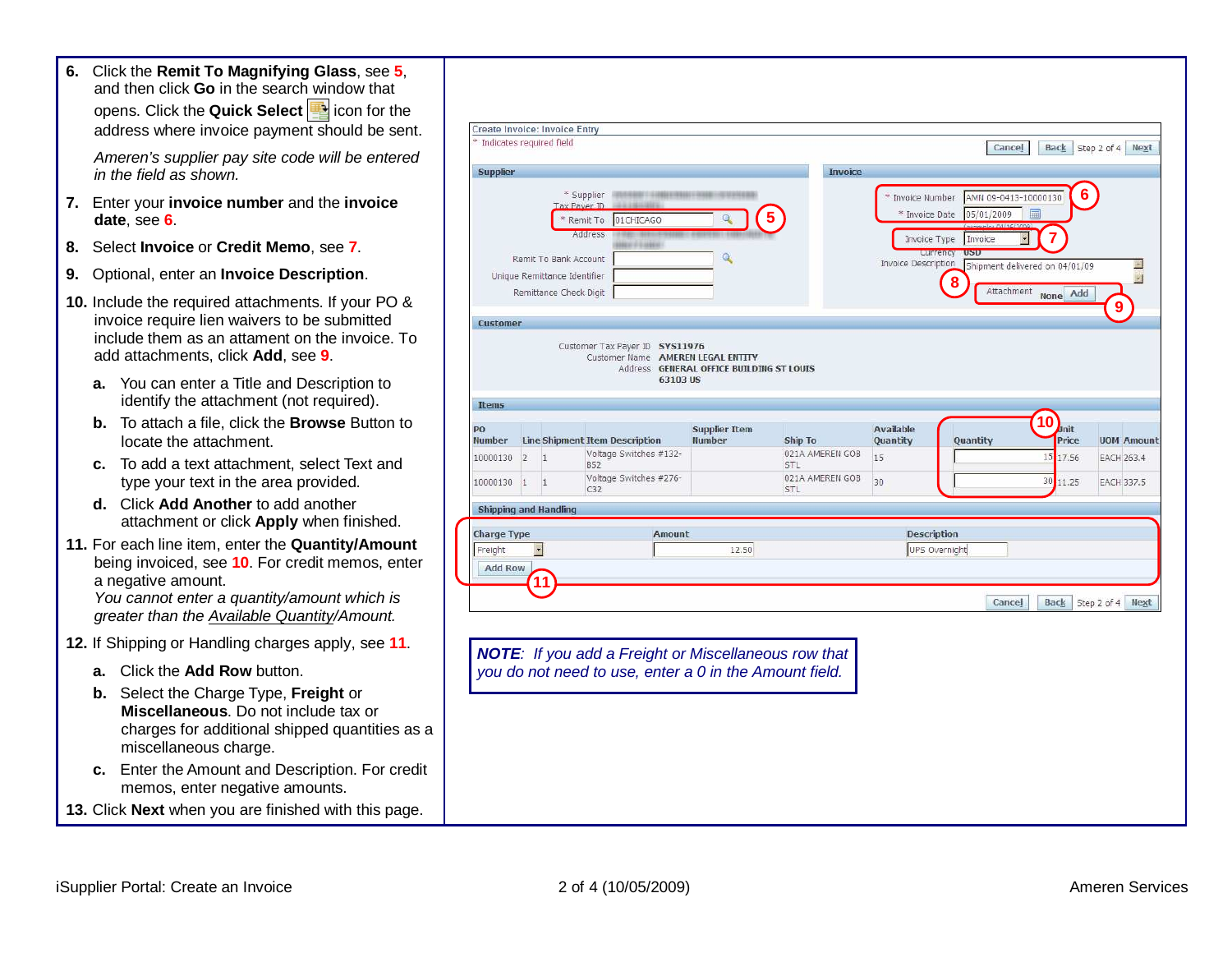